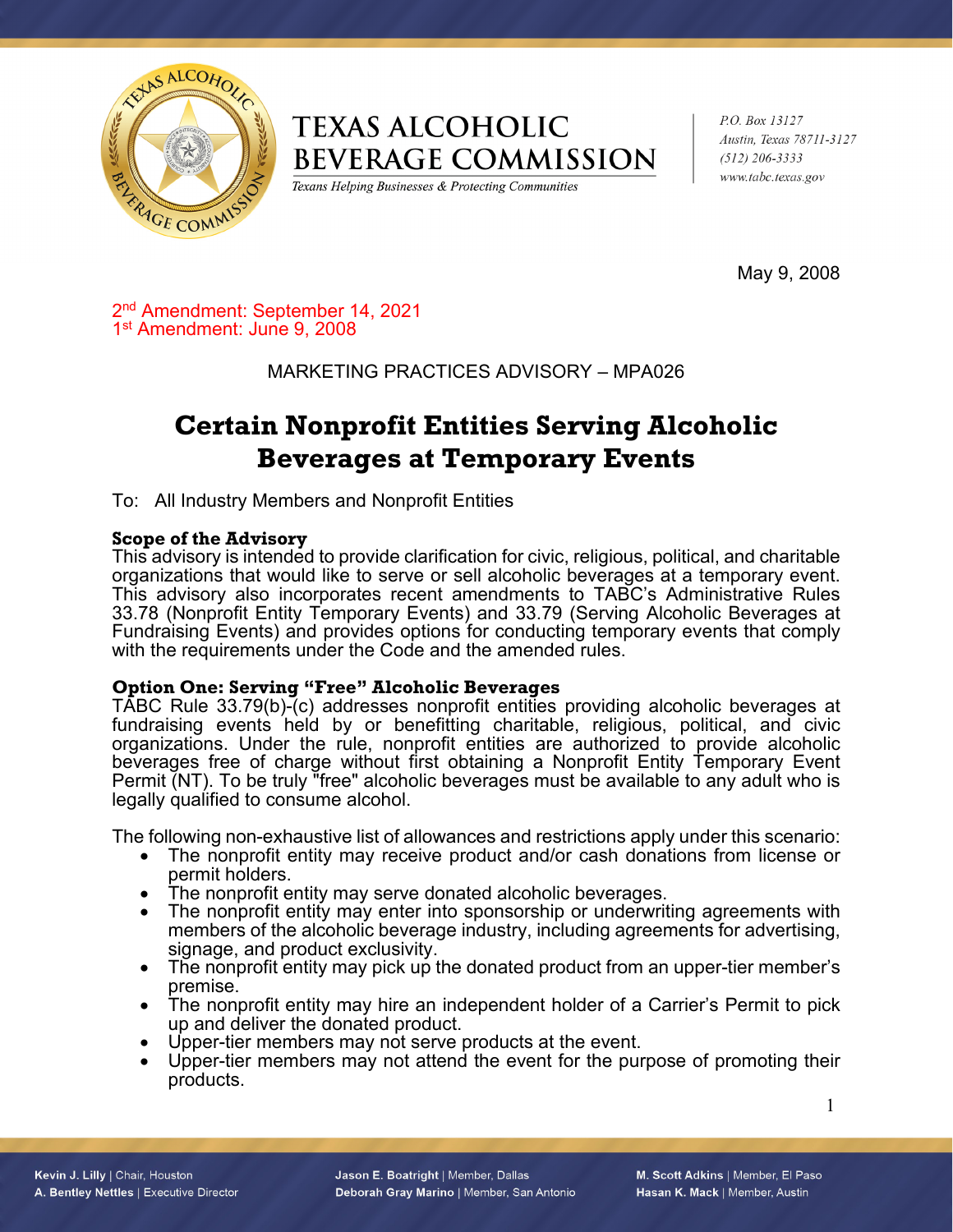- Upper-tier members may not pass out novelty items to consumers at the event.
- Upper-tier members may not deliver donated products to the unlicensed event.

The nonprofit entity may offer free alcoholic beverages to individuals that are at least 21 years of age and not intoxicated. Entry into the event may not be conditioned on a donation or fee. *See* TABC Rule 33.79(b). When alcoholic beverages are provided without temporary authorization, there cannot be any expectation of receiving money. The nonprofit entity and the event servers may not ask for a "donation" or "tip" or otherwise receive money in exchange for the alcoholic beverages served at the event.

#### **Option Two: Selling Alcoholic Beverages at Temporary Events**

In accordance with TABC Rule 33.78 (Nonprofit Entity Temporary Events), a nonprofit entity may be issued a Nonprofit Entity Temporary Event Permit (NT) to sell alcoholic beverages at a temporary event. Nonprofit entities qualify for an NT permit if the entity is a nonprofit corporation; a nonprofit charitable civic, or religious organization; a political party or association supporting a candidate for public office or some ballot measure; a fraternal organization; or certain persons governed by Chapter 254 of the Texas Election Code. *See* Code § 30.01.

Once the NT is obtained, all alcoholic beverages must be purchased from an authorized source and may be sold at the event. The nonprofit entity may not sell alcoholic beverages that have been donated. The nonprofit entity is permitted to accept cash donations from persons in the alcoholic beverage industry (or anyone else) and these donations may be used solely at the nonprofit entity's discretion.

Nonprofit entities who obtain a temporary authorization must adhere to the following <u>non-exhaustive list of r</u>estrictions:<br>● Cash donations must be provided with "no strings attached" (*i.e.* donations may

- not be contingent upon the retailer using the funds in a specific manner or to purchase specific types or brands of alcohol, and the nonprofit entity must have
- full discretion on how the cash donation is spent). No written or unwritten agreement or understanding between the nonprofit entity and the upper-tier industry member may exist regarding anything being received
- No written or unwritten agreement or understanding between the nonprofit entity and the upper-tier industry member as to which alcoholic beverage products the
- nonprofit entity will sell after obtaining their temporary authorization. The nonprofit entity may not enter into a written, unwritten agreement, or understanding regarding "sponsorship" rights, including signage or advertising.

#### **Option Three: Partner with an Independent Third-Party Retailer**

The nonprofit entity may hire a third party who holds a retail-tier permit or partner with a second nonprofit entity who obtains a temporary authorization to sell alcoholic beverages at a temporary event. Under this scenario, the nonprofit entity may receive cash or in-kind donations from manufacturers, wholesalers, or retailers. However, the permit to sell alcoholic beverages at the event must be held by a retailer who is independent of the sponsors. The retail-tier permit holder may not receive any direct benefit or service because of a wholesaler's or manufacturer's event sponsorship. *See* Code §§ 102.07 (liquor), 102.15 (malt beverages) and 109.58.

The following non-exhaustive list of allowances and restrictions apply under this scenario: